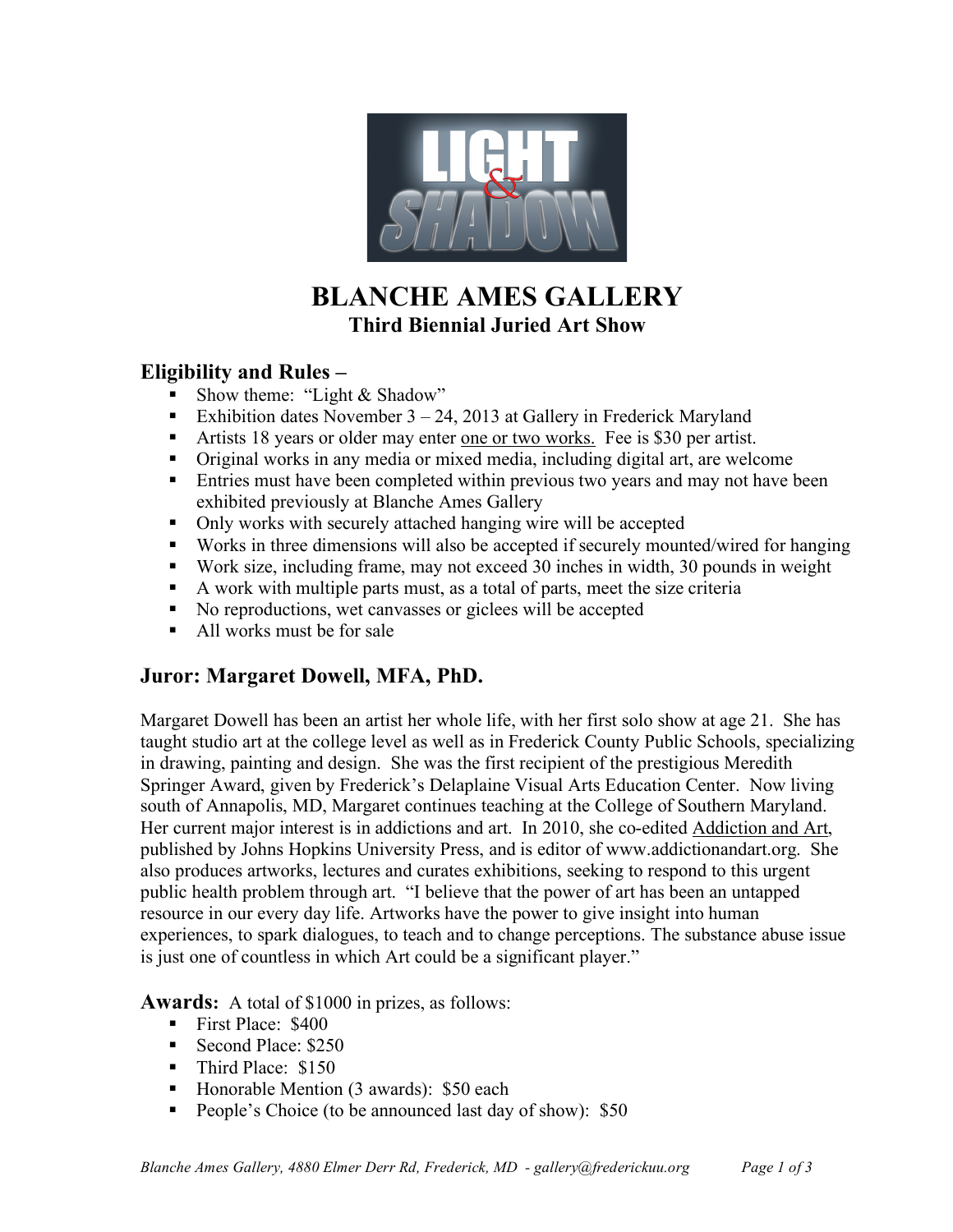## **How to Apply: October 1 through October 14, 2013 – Two steps:**

**FIRST – send images by email.** Send one digital image per entry, max two entries in your email, to gallery@frederickuu.org during the application period. In the subject line, type ["Light&Shadow", your name, number of images being sent]. Attach jpg image(s) with each file name being [title, medium, size of work in inches]. Files can be high resolution but no larger than 1024 pixels in longest dimension. Entries emailed after 11:59 pm on Oct. 14, 2013 will not be accepted.

**SECOND – mail or hand deliver your fee and entry form.** Send a check for \$30 made out to Blanche Ames Gallery. Include the entry form (see next page) with all information completed. Your failure to deliver the fee and forms will disqualify your work from the show.

### **Judging Process**

- October 16 through 18: the juror reviews digital files of all entries, selecting not more than fifty (50) works for the show
- October 19: a list of works/artists selected for the show will be posted online at http://www.frederickuu.org/arts. We will also email all entrants a list of artworks accepted for the show and details for delivery of art
- October 29 30: artists deliver accepted work(s) to the Gallery
- November 2: on-site judging
- November 3: awards announced at Artists' Reception,  $12: 30 3:00$  p.m.
- November 24: last day of show; People's Choice Award announced; all work pickup

#### **Labels for Accepted Entries**

When you deliver your art to Gallery, artists must also bring two labels for each piece. Tape one label to the back of your entry, in upper right corner. Hand the second label to the Gallery staff accepting your work (it will be used to compile the Program for the Show.) Here is a sample with required information:

| Artist name   | Artist name          |  |
|---------------|----------------------|--|
| Title of work | <b>Title of work</b> |  |
| <b>Medium</b> | <b>Medium</b>        |  |
| Price         | <b>Price</b>         |  |

The UUCF Blanche Ames Gallery retains the right to determine eligibility of work for entry to the show. The show judge will award all prizes except People's Choice.

Liability: The utmost care will be taken in the handling entries in our care. Works in the Gallery are covered by insurance up to price of work. The Gallery will not assume liability beyond November 24, 2013.

**At conclusion of show**: Pick up artworks on Sunday November 24 from  $1 - 4$  p.m. Payment for artwork sold during show will be sent on Monday November 25, 2013.